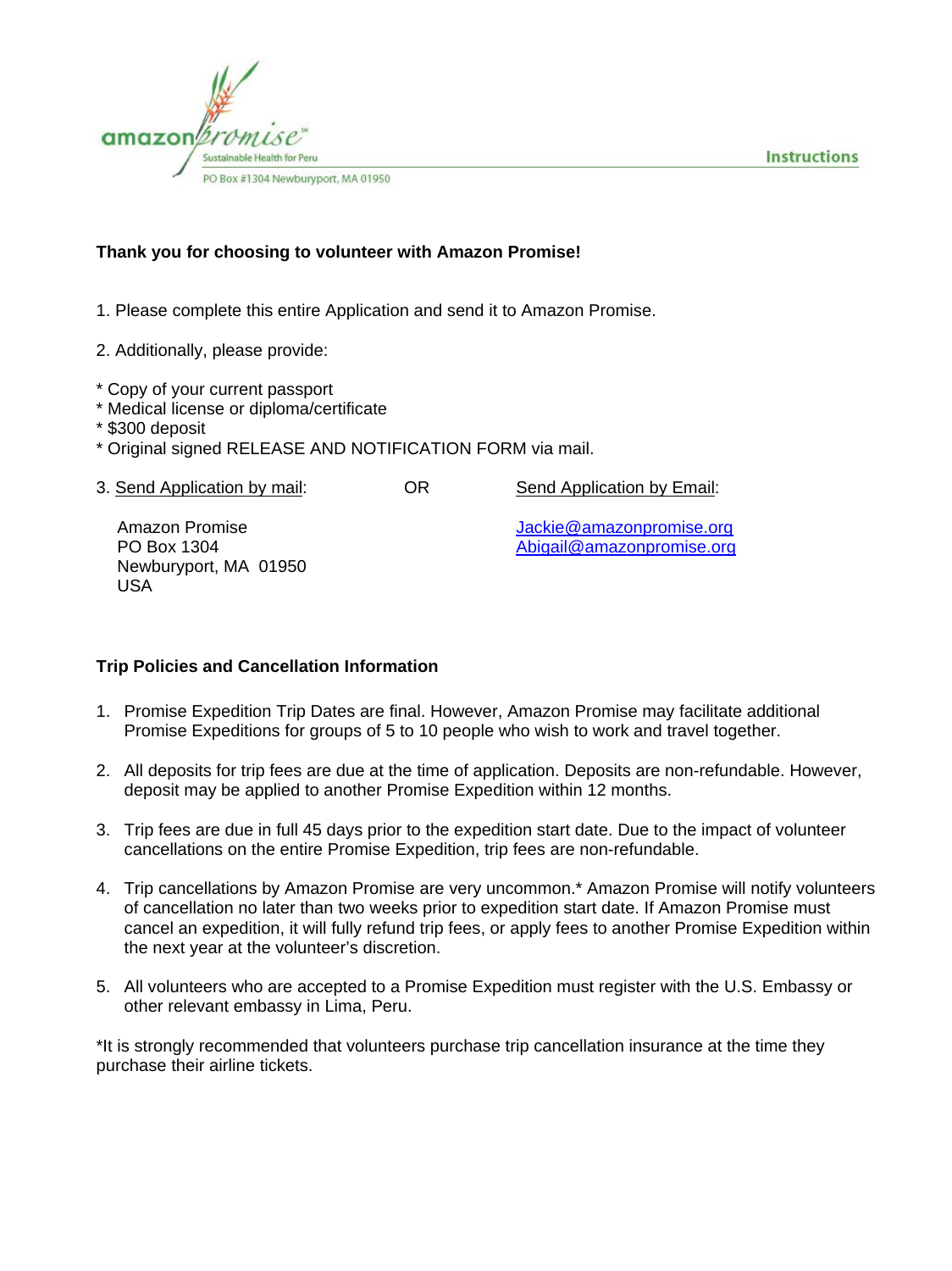**Release and Notification Form** 



By signing my name below, I \_\_\_\_\_\_\_\_\_\_\_\_\_\_\_\_\_\_\_\_\_\_\_\_\_\_\_\_\_\_\_\_ acknowledge and agree that I have read, understood, and agreed with the following conditions regarding my expedition provided by AMAZON PROMISE ("AP"), which is scheduled to take place on the following Trip Dates from \_\_\_\_\_\_\_\_\_\_\_\_\_\_\_\_ to \_\_\_\_\_\_\_\_\_\_\_\_\_\_\_\_ ("Trip").

- **1** I acknowledge and agree that I have been asked to consult a qualified medical practitioner regarding my ability to undertake this expedition/Trip and I have no physical or psychological condition that would preclude my participation or pose an unreasonable risk to others or myself during my Trip. I further acknowledge and agree that I am following my medical practitioner's advice about my possible need for vaccinations and/or medication before and during my Trip.
- **2** I acknowledge and agree that I have been told that my destination in the Amazon jungle is in a remote area far from modern health clinics or hospitals. If a physical or psychological condition should develop, a) AP is not responsible or liable for any delay or inadequacy in my receiving medical treatment, and b) I agree to reimburse AP for any costs incurred in connection with my evacuation and/or hospitalization.
- **3** I acknowledge and agree that I have been informed and I understand that there are certain obvious risks inherent in any trip to a South American city and the Amazon jungle (including the risk of personal injury and/or death) and I freely and voluntarily accept those risks. I understand AP can neither eliminate all such inherent risks nor guarantee a traveler's personal safety. I also understand that AP nether implies that evacuation is available or possible in the event of hostile circumstances. In the event of an emergency evacuation, I agree to reimburse AP for any costs incurred with my evacuation.
- **4** In consideration for the services provided by AP in connection with the Trip, I, for myself and my executors, administrators, heirs, next of kin, successors, and assigns, hereby do and shall release, acquit, discharge, and forever indemnify and hold harmless AP, and each and every one of its directors, officers, employees, volunteers, owners, representatives and agents and their respective successors and assigns from and against any and all liability, loss, cost, damage, expense (including reasonable attorney's fees) or other claim or action of any kind that may arise or occur on account of or in connection with the Trip, including without limitation any liability for death, disability, personal injury, property damage, property theft, any claims for negligent acts or omissions or any claims resulting from: acts of God; detentions; government restrictions; delays or cancellations beyond its control; strikes; thefts and other crimes; vehicular accidents; acts of war; civil disturbances; political unrest; sickness or infections; weather; personal mishaps such as slipping and falling; and encounters with hostile governments, individuals, wildlife, plants, and other jungle aspects.
- **5** I understand that any and all film images made during the Trip in which I appear may be used for publication and/or display to promote AP's non-profit mission and that I will receive no financial compensation for the film image used.
- **6** If my financial pledge to AP has not been received in full, if my credit card is denied or my check is returned by my bank, I will be responsible for all pledge fees and costs required to fulfill my financial obligation to AP.
- **7** In the event of my serious personal injury or death during the Trip, I hereby authorize and direct AP to notify the following person(s):

Primary Emergency Contact Secondary Emergency Contact Name \_\_\_\_\_\_\_\_\_\_\_\_\_\_\_\_\_\_\_\_\_\_\_\_\_\_\_ Name \_\_\_\_\_\_\_\_\_\_\_\_\_\_\_\_\_\_\_\_\_\_\_\_\_\_\_\_\_ Address\_\_\_\_\_\_\_\_\_\_\_\_\_\_\_\_\_\_\_\_\_\_\_\_\_\_ Address\_\_\_\_\_\_\_\_\_\_\_\_\_\_\_\_\_\_\_\_\_\_\_\_\_\_\_\_ Phone \_\_\_\_\_\_\_\_\_\_\_\_\_\_\_\_\_\_\_\_\_\_\_\_\_\_\_ Phone \_\_\_\_\_\_\_\_\_\_\_\_\_\_\_\_\_\_\_\_\_\_\_\_\_\_\_\_\_ Email \_\_\_\_\_\_\_\_\_\_\_\_\_\_\_\_\_\_\_\_\_\_\_\_\_\_\_\_ Email \_\_\_\_\_\_\_\_\_\_\_\_\_\_\_\_\_\_\_\_\_\_\_\_\_\_\_\_\_\_ Date **Example 2** Signature **Signature Example 2** Signature **Example 2** Signature **Example 2** Signature **Example 2** Signature **Example 2** Signature **Example 2** Signature **Example 2** Signature **Example 2** Signature **Exampl**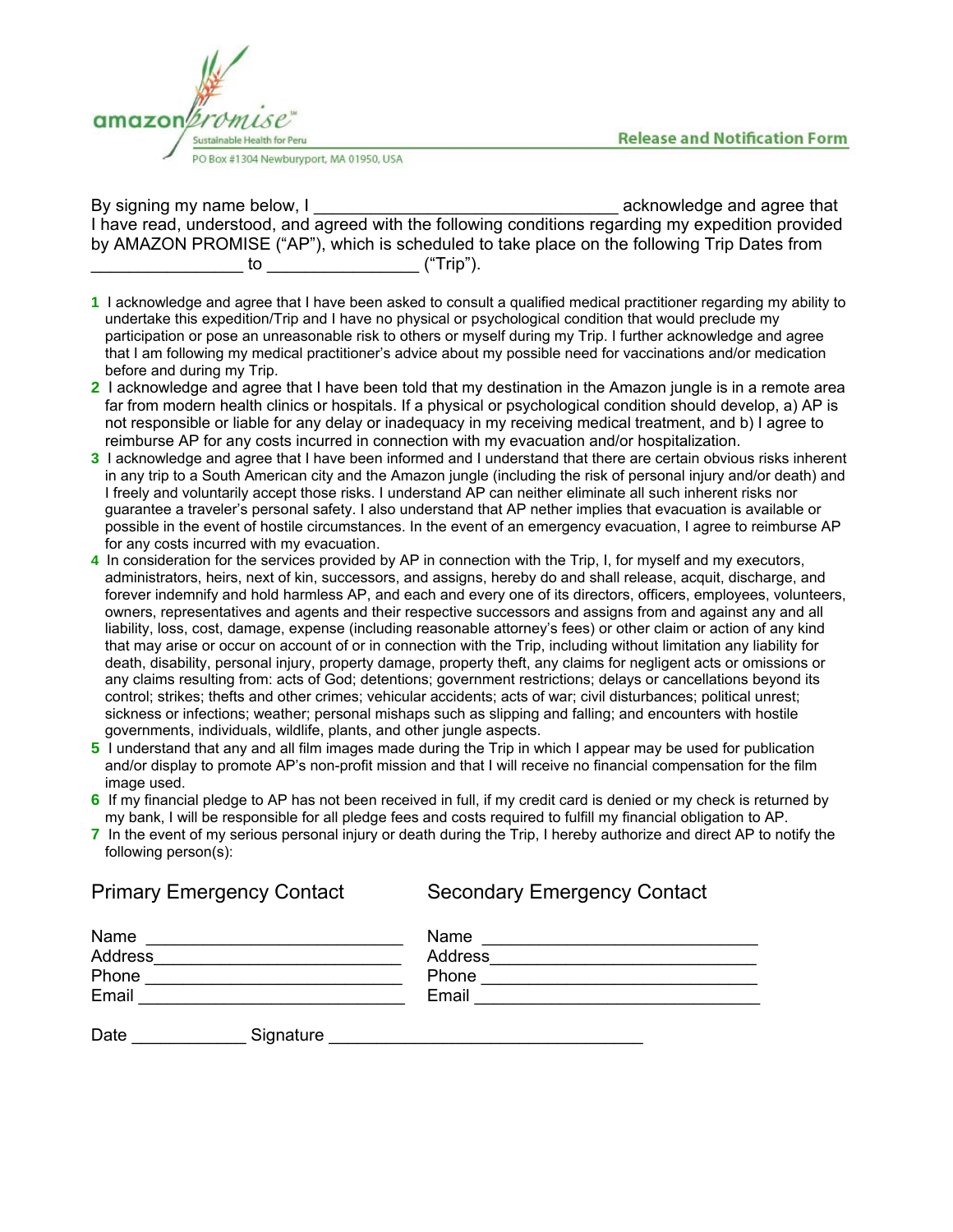

PO Box #1304 Newburyport, MA 01950

**Application** 

# **Personal Information**

| Address and a contract of the contract of the contract of the contract of the contract of the contract of the contract of the contract of the contract of the contract of the contract of the contract of the contract of the |        | <u> 1989 - Johann Stoff, fransk politik (d. 19</u>                                                                                                                                                                                                                                                                 |
|-------------------------------------------------------------------------------------------------------------------------------------------------------------------------------------------------------------------------------|--------|--------------------------------------------------------------------------------------------------------------------------------------------------------------------------------------------------------------------------------------------------------------------------------------------------------------------|
|                                                                                                                                                                                                                               |        |                                                                                                                                                                                                                                                                                                                    |
|                                                                                                                                                                                                                               |        |                                                                                                                                                                                                                                                                                                                    |
|                                                                                                                                                                                                                               |        |                                                                                                                                                                                                                                                                                                                    |
|                                                                                                                                                                                                                               |        |                                                                                                                                                                                                                                                                                                                    |
|                                                                                                                                                                                                                               |        |                                                                                                                                                                                                                                                                                                                    |
|                                                                                                                                                                                                                               |        |                                                                                                                                                                                                                                                                                                                    |
| <b>Travel Information</b>                                                                                                                                                                                                     |        |                                                                                                                                                                                                                                                                                                                    |
|                                                                                                                                                                                                                               |        | Are you traveling with another person? ONo OYes, Name: _________________________<br>Vegetarian diet requested? Note that the contract of the contract of the contract of the contract of the contract of the contract of the contract of the contract of the contract of the contract of the contract of the contr |
| $\Box$ Single-room supplement for Iquitos hotel (additional \$25 per night).                                                                                                                                                  |        |                                                                                                                                                                                                                                                                                                                    |
| Do you speak Spanish?  ◯ none ◯ some ◯ conversational ◯ fluent                                                                                                                                                                |        |                                                                                                                                                                                                                                                                                                                    |
| <b>Insurance Information</b>                                                                                                                                                                                                  |        |                                                                                                                                                                                                                                                                                                                    |
| Personal health insurance policy name and number _______________________________                                                                                                                                              |        |                                                                                                                                                                                                                                                                                                                    |
| Does it cover international travel? $\bigcirc$ yes $\bigcirc$ no                                                                                                                                                              |        |                                                                                                                                                                                                                                                                                                                    |
| Global Safe Trip https://uhcsafetrip.com/)                                                                                                                                                                                    |        | $\Box$ I understand I must purchase my own medical/evacuation insurance and submit a copy to<br>Amazon Promise 45 days before departure (Choose your own insurance or try United Healthcare                                                                                                                        |
| <b>Emergency Contact Information</b>                                                                                                                                                                                          |        |                                                                                                                                                                                                                                                                                                                    |
|                                                                                                                                                                                                                               |        |                                                                                                                                                                                                                                                                                                                    |
|                                                                                                                                                                                                                               | (Cell) |                                                                                                                                                                                                                                                                                                                    |

#### **Expedition Pledge/Payment**

A deposit of \$300 is due at the time of application. The trip balance is due no later than 45 days prior to departure date. I will pay my deposit via the following:

Please mail any payments (in U.S. Dollars) to: **AMAZON PROMISE, PO Box 1304, Newburyport, MA 01950 USA**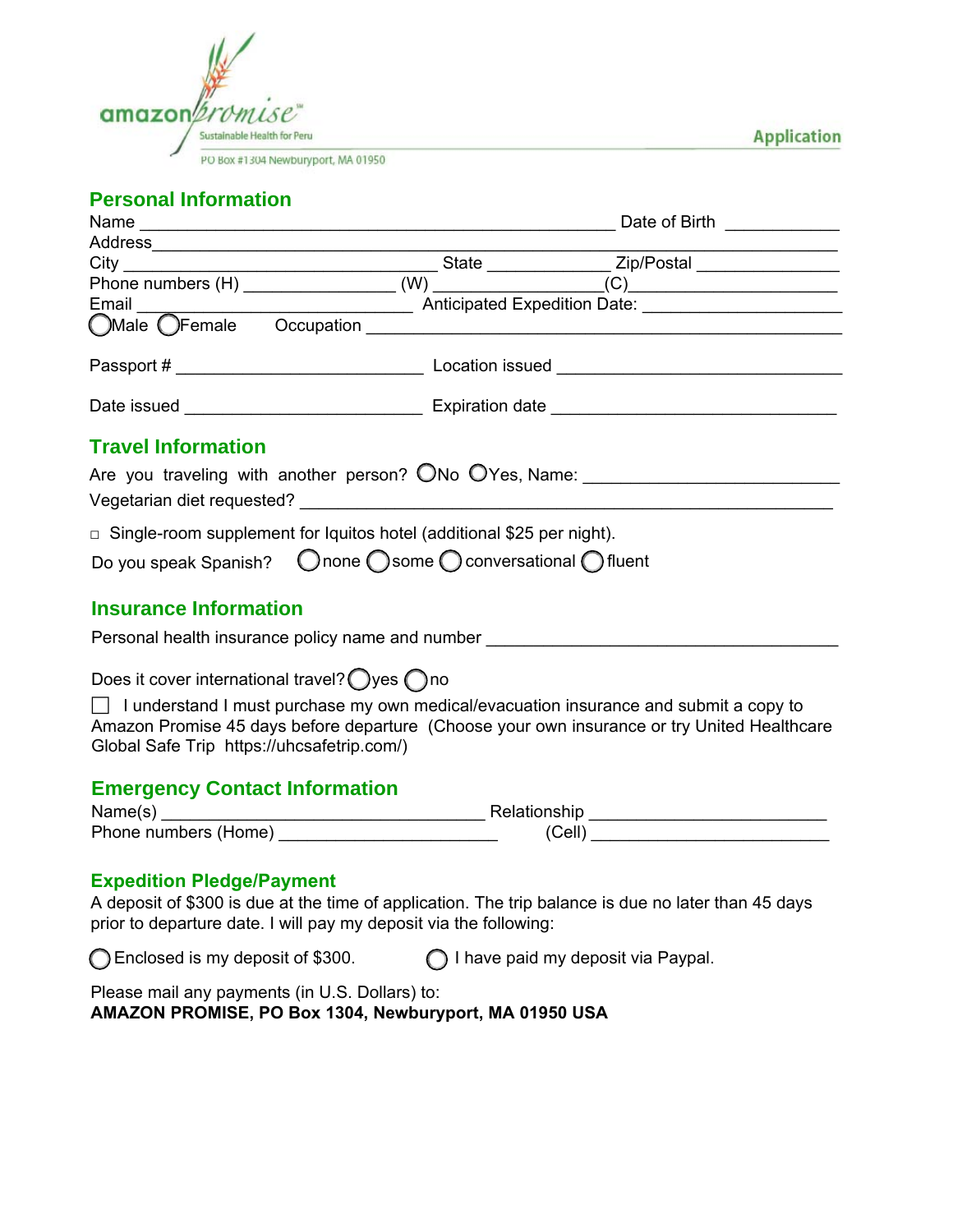

**Application (continued)** 

**Name** \_\_\_\_\_\_\_\_\_\_\_\_\_\_\_\_\_\_\_\_\_\_\_\_\_\_\_\_\_\_\_\_\_\_\_\_\_\_\_\_\_\_\_\_\_\_\_\_\_\_\_\_\_\_\_\_\_\_\_\_\_\_\_\_\_\_\_\_\_

## **Medical Information**

Please list any medications you will be taking:

Do you have any medication or environmental allergies?

Please describe any health conditions or physical limitations you have:

### **Immunizations**

Malaria is endemic in the Amazon Basin region in which you will be working. Malaria prophylaxis is strongly recommended. It's very important that you consult with a qualified medical practitioner before undertaking an Amazon Promise expedition. Be sure to review ALL recommended vaccinations and medications with your practitioner.



 $\bullet$  Recommended

A Mandatory (MUST carry documentation to enter the Pastaza/Corrientes region.) Note: Rabies vaccination is recommended for people who intend to handle animals.